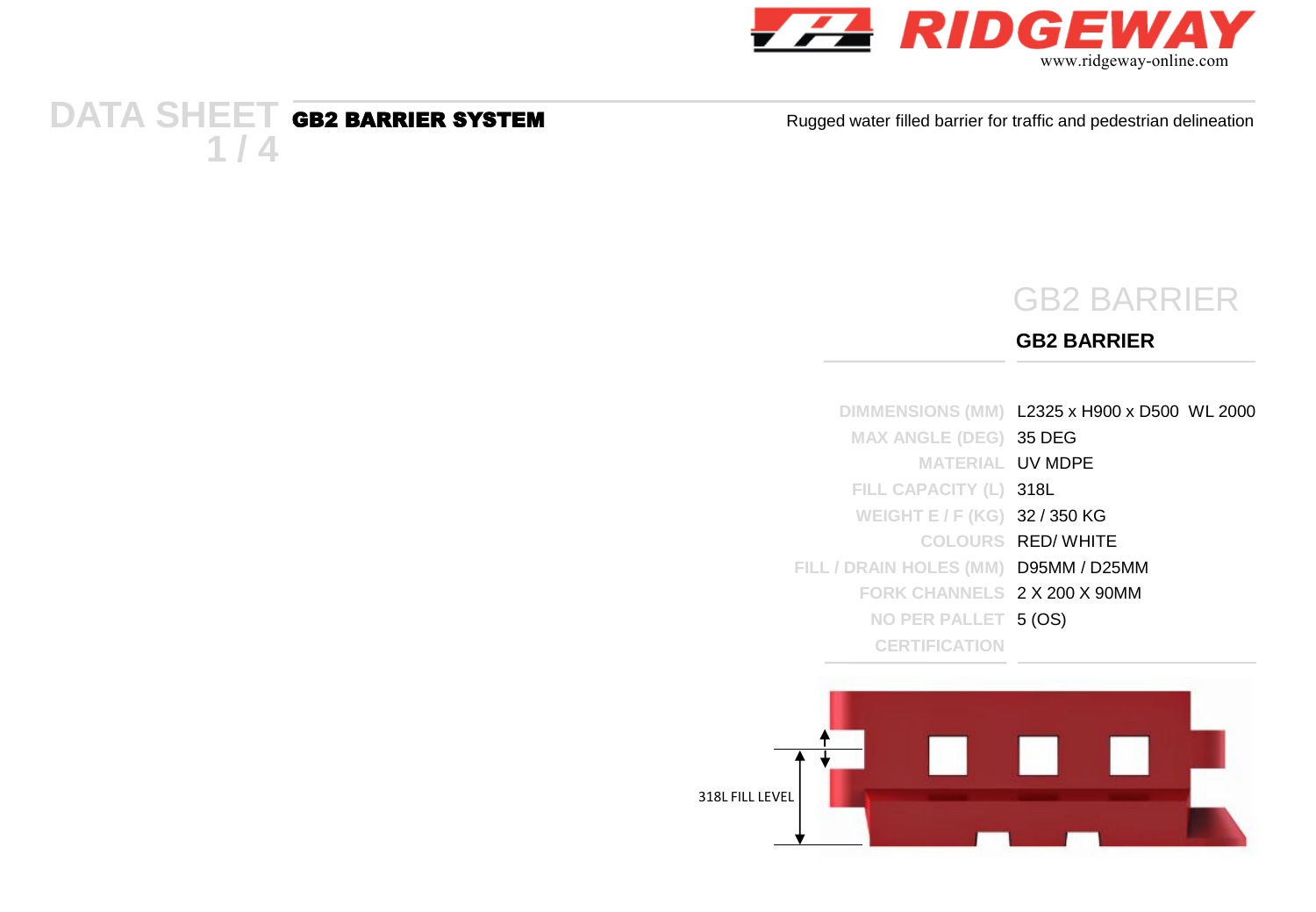

### **DATA SHEET 2 / 4**

Rugged water filled barrier for traffic and pedestrian delineation

# ACCESSORIES

|                                  | <b>GB2 MESH</b>                    | GB2 50 / 50              | <b>GB2 HOARDING</b> |
|----------------------------------|------------------------------------|--------------------------|---------------------|
|                                  | DIMMENSIONS (MM) L1790 H1400 D40MM | L1790 H1400 D40MM        | L1790 H1400 D40MM   |
|                                  | MATERIAL STEEL POWDER COAT         | <b>STEEL POWDER COAT</b> | STEEL POWDER COAT   |
| <b>PANEL WEIGHT 8.5KG</b>        |                                    | 19KG                     | 22KG                |
| POLE WEIGHT 10.2KG               |                                    | 10.2KG                   | 10.2KG              |
| <b>COLOURS WHITE</b>             |                                    | WHITE                    | WHITE               |
| NO PER PALLET 25 (OS)            |                                    | 25 (OS)                  | 25(OS)              |
| <b>CERTIFICATION MIRA 78 MPH</b> |                                    | MIRA 45 MPH              | MIRA 38 MPH         |





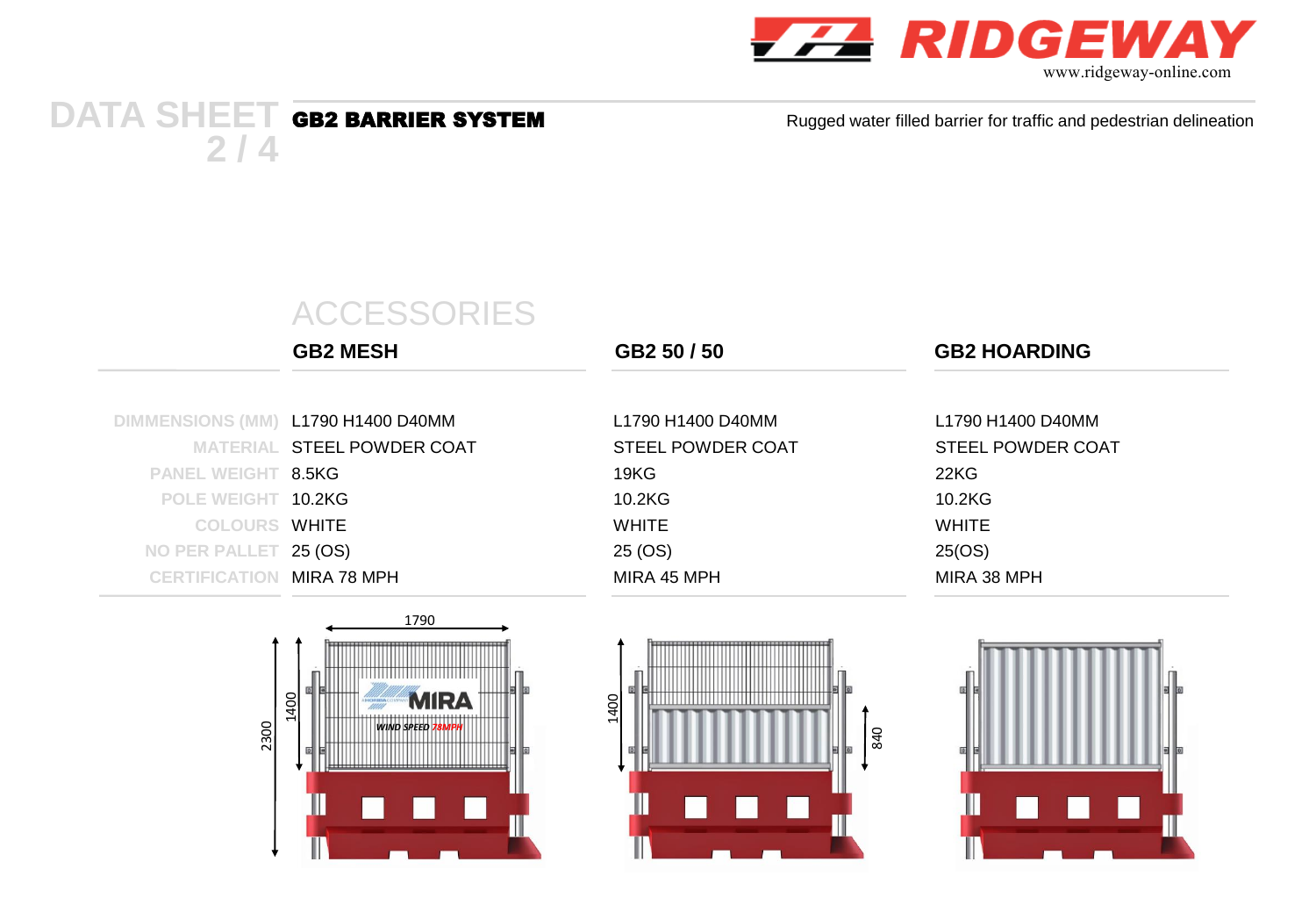

www.ridgeway-online.com

#### **DATA SHEET 3 / 4**

Rugged water filled barrier for traffic and pedestrian delineation

# ACCESSORIES

|                             | <b>4M SOLID OR MESH GATE</b> | <b>5M MESH GATE</b> | <b>7M MESH GATE</b> |
|-----------------------------|------------------------------|---------------------|---------------------|
| <b>PRODUCT CODE</b>         |                              |                     |                     |
| DIMMENSIONS (M) 2L=4 H=2.07 |                              | $2L=5$ H= $2.07$    | $2L=7$ H $=2.07$    |
|                             | MATERIAL STEEL POWDER COAT   | STEEL POWDER COAT   | STEEL POWDER COAT   |
| PANEL WEIGHT (KG) SOLID=    | MESH=                        |                     |                     |
| <b>COLOURS WHITE</b>        |                              | <b>WHITE</b>        | <b>WHITE</b>        |
|                             |                              |                     |                     |